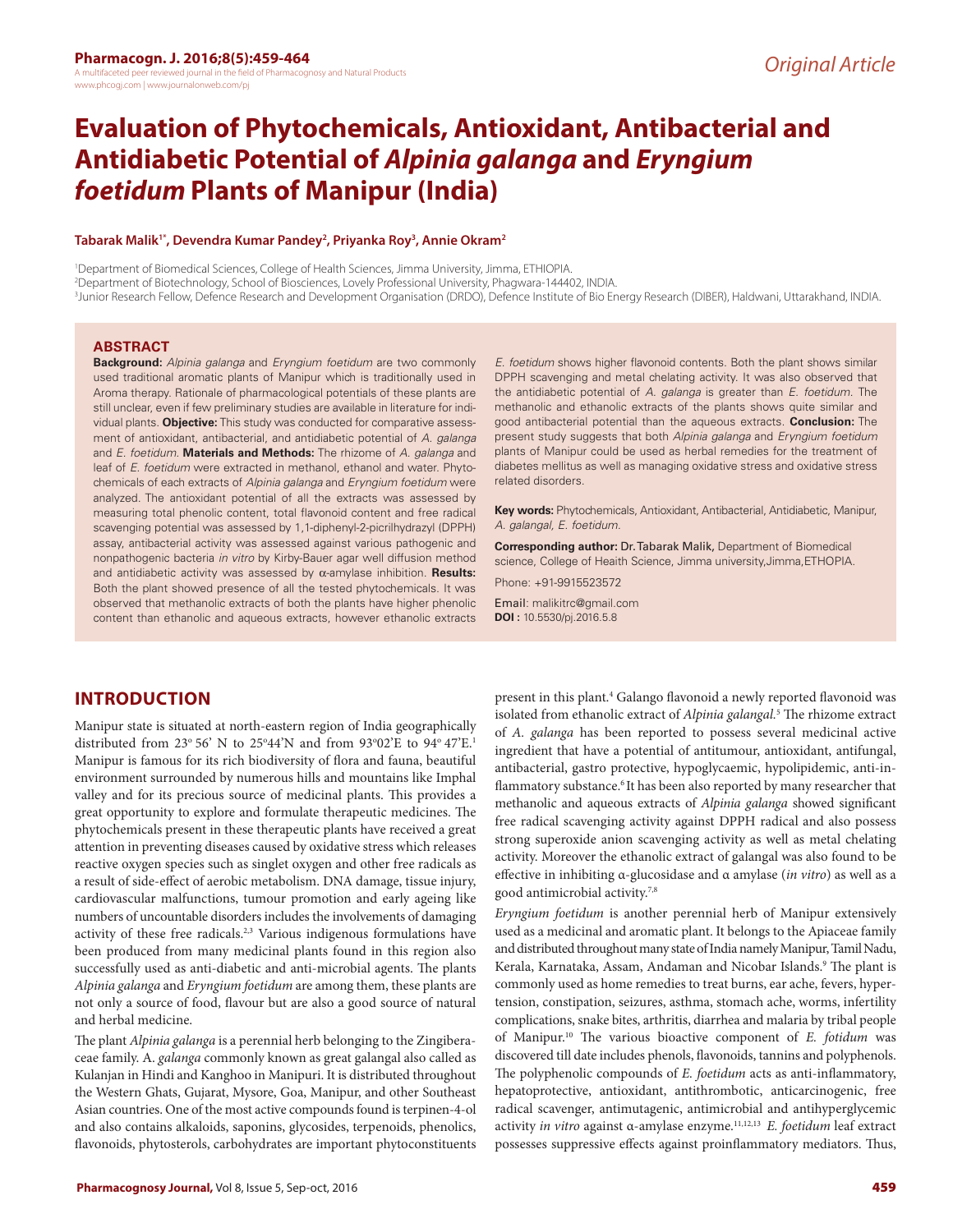*E. foetidum* has a high potential to be used as a food supplement to reduce risk of cancer associated with inflammation.<sup>14</sup>

## **MATERIALS AND METHOD**

#### **CHEMICALS AND REAGENT**

Chloroform, DMSO, Sulphuric acid, Dilute ammonia, Ferric chloride, Hydrogen chloride, Deionised distilled water, Folin-Ciocalteau reagent, Draggendorff 's reagent, Sodium carbonate and Gallic acid are used for phytochemical screening and antioxidant assay. Mueller-Hinton broth and agar media are used for antibacterial assay. All the reagent and media were purchased from Hi Media. Starch and α-amylase enzyme are used for antidiabetic assay.

### **INSTRUMENTATION**

Grinder, Water bath, Glass ware (conical flasks, beakers, test-tubs, Petri plates), Micropipette, Gel puncher, Digital balance, Incubator, Laminar Flow hood, Hot air oven, Spectrophotometer, Refrigerator, Autoclave and Micro-wave oven.

## **PLANT MATERIAL**

The whole plant of *Eryngium foetidum* and *Alpinia galanga* were collected from a local area of Imphal, Manipur in December, 2013. The plant samples were identified by the taxonomist at D.M. College of Science, Imphal, Manipur. The rhizome part of the plant *A. galanga* and leaf of *E. foetidum* were separated and cleaned in running tap water followed by distilled water and dried in shade for 15 days. The parts under study i.e leaf of *Eryngium* and rhizome of *Alpinia* were then ground in a coarse powder using grinder and preserved in air-tight containers.

### **MICROORGANISMS USED**

Bacterial strains analyzed were obtained from IMTECH, Chandigarh (*Bacillus megaterium* MTCC 8510, *Bacillus subtilis* MTCC 441, *Bacillus flexus* MTCC 7024, *Staphylococcus aureus* MTCC 96, *Pseudomonas oleovorans* MTCC 617, *Klebsiella pneumoniae* MTCC 7028, *Salmonella enteric* MTCC 1164 and *Escherichia coli* MTCC 723).

## **EXTRACTION OF PLANT MATERIALS**

The extraction of plant parts was carried out according to the method suggested by Fatope *et al.* 1993.15 In this, 20 g fine powder of rhizome part of the plant *A. galanga* and leaf of *E. foetidum* were percolated at room temperature with 400 ml in methanol for methanolic extraction, in ethanol for ethanolic extraction and in water for aqueous extraction respectively (so as to achieve a solvent extraction in ratio 1: 20) in 600 ml screw caped conicals. The conical were screw caped and placed in shaker at room temperature for 24 hrs at 100 rpm. After 24 hrs the extracts were filtered using muslin cloth and then re-filtered using Whatman filter paper No. 1. The filtrates were concentrated using water bath at  $35-40^{\circ}$ C. The extracts were labeled accordingly and preserved in refrigerator at 4°C, till further work. Extract was dissolved in Dimethyl sulfoxide (DMSO) to made concentration of the stock solution of 0.5 g/ml.

## **PHYTOCHEMICAL SCREENING**

Phytochemical are non-nutritive chemical present in plants that contribute to the medicinal properties of that plant, which have disease preventive properties. Phytochemical screening of different extracts of *Alpinia galanga* and *Eryngium foetidum* were carried out according to the methods of Ayoola et al. 2008.<sup>16</sup> The different plant part extracts prepared were screened for terpenoids, flavonoids, saponins, tannins and phenols respectively:

#### Test for Terpenoids (Salkowski Test)

To 0.5 g of each of the plant part extracts were added with 2 ml of chloroform. Then into it 3 ml of concentrated sulphuric acid was carefully added, to form a layer. A reddish-brown colouration of the interface indicated the presence of terpenoids.

#### Test for Flavonoids

In 0.5 ml of filtrate of each of the plant parts extracts, 5 ml of dilute ammonia was added, followed by addition of 1ml of concentrated sulphuric acid to it. The presence of flavonoids was detected by yellow colouration of the solution that disappears on standing.

#### Test for Saponins

To 0.5 g of each plant extracts 5 ml of distilled water was added in test tubes. The solution was shaken vigorously and observed for a stable persistent froth. The frothing was mixed with 3-4 drops of olive oil and again shaken vigorously after that it was observed for the formation of emulsions.

## Test for Tannins

About 0.5 g of each plant extracts was boiled in 10ml of water in each test tube and then filtered. Then few drops of 0.1% ferric chloride was added and observed for brownish-green or a blue-black colour formation which indicate the presence of tannins.

## Test for Phenols (Ferric chloride test)

Small quantity of extract was dissolved in 2 ml of distilled water, and in to it few drops of 10% aqueous ferric chloride solution were added. A blue or green colour was produced which indicating the presences of phenols.

#### Test for Alkaloids

0.2 g of plant extracts were diluted to 10 ml with acid alcohol. It was boiled and filtered. To 5 ml of the solution 2 ml of dilute ammonia was added then 5 ml of chloroform was added to it and shaken gently. In this solution mixture 10ml of acetic acid was added. This was divided into two portions. The upper layer was discarded; Draggendorff's reagent was added to the other layer. The formation of reddish-brown precipitate with Draggendorff 's reagent was regarded as positive for the presence of alkaloids.

#### Test for Anthraquinones

0.2 g of each of the plant extracts was boiled with 10 ml of  $\rm{H_2SO_4}$  and was shaken with 5 ml of chloroform. The chloroform layer was pipetted into another test tube and 1ml of dilute ammonia was added. The resulting solution was observed for colour change.

## Test for Cardiac Glycosides (Keller-Killiani Test)

0.2 g of each of the plant extracts was mixed with 5 ml of distilled water. 2 ml of glacial acetic acid containing one drop of ferric chloride solution was added to each extract. This was underlayed with 1ml of  $\text{conc.} \text{H}_2 \text{SO}_4$ . A brown ring at the interface indicated the presence of a deoxy-sugar characteristic of cardenolides. A violet ring appeared below the brown ring, while in the acetic acid layer a greenish ring may formed just above the brown ring that gradually spread throughout this layer.

## **DETERMINATION OF TOTAL PHENOLIC CONTENT**

The total phenolic content of different extracts of rhizome of *Alpinia galanga* and leaves of *Eryngium foetidum* was evaluated using a method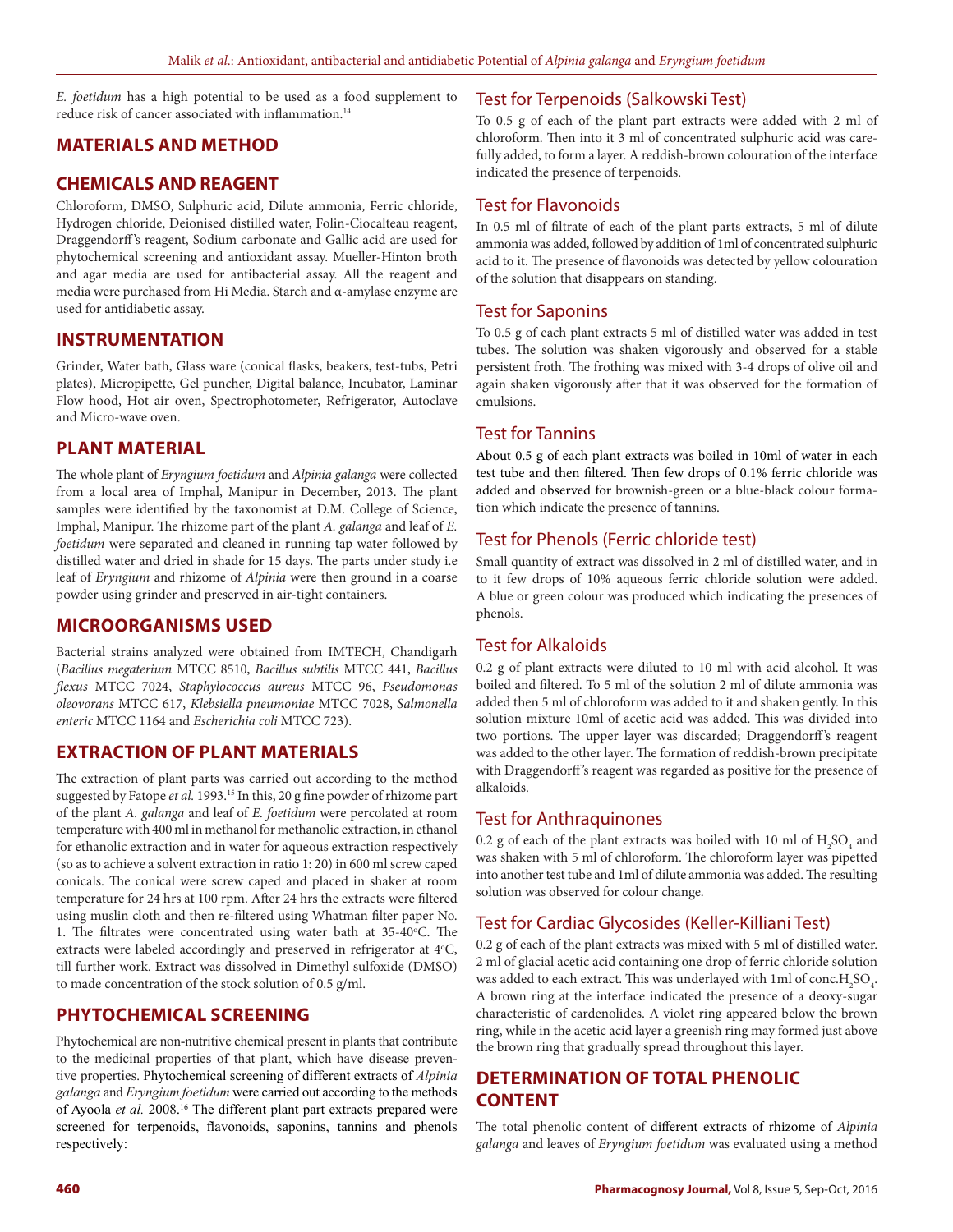described by Kim *et al.* 2003.**<sup>17</sup>** According to this, 0.5 ml of extract was added to 4.5 ml of distilled water and then 0.5 ml of Folin Ciocalteu reagent was added to it. After mixing, the mixture was maintained at room temperature for 5 minutes followed by the addition of 5 ml of 7% sodium carbonate and 2 ml of distilled water in to the mixture. After mixing the solution was incubated for 90 minutes at 23°C. The absorbance was measured by spectrophotometer at 750 nm. The total phenolic content was expressed in mg/g of Gallic acid equivalent, as standard. Determination of total phenolic content was performed in triplicate.

## **DETERMINATION OF TOTAL FLAVONOID CONTENT**

The flavonoids content of different extracts of rhizome of *Alpinia galanga*  and leaves of *Eryngium foetidum* was measured based on methods described by Ebrahimzadeh et al. 2008.<sup>18</sup> According to this method, 0.5 ml of each extracts was mixed with 1.5 ml of methanol and then 0.1 ml of 10% aluminium chloride was added, followed by the addition of 0.1 ml of 1M potassium acetate and then 2.8 ml of distilled water was added to the total mixture. Then mixture was incubated for 30 minutes at room temperature. The absorbance of the reaction mixture was measured at 415 nm in spectrophotometer. The total flavonoids content was expressed in mg/g of Quercetin equivalent, as standard. All the determination was perform in triplicate.

## **DETERMINATION OF DPPH (1,1-DIPHENYL-2-PICRILHYDRAZYL) RADICAL SCAVENGIN ACTIVITY**

The DPPH radical scavenging activity of different extracts of rhizome of *Alpinia galanga* and leaves of *Eryngium foetidum* were determined using the method proposed by Von Gadow *et al.* 1997.19 In this, 50 μl of samples of each extracts was placed in separate cuvettes, then in to it 2 ml of 6 X 10-5 M methanolic solution of DPPH radical was added immediately and absorbance was measured immediately at 517 nm. Then after 16 minutes of incubation decrease in absorbance was again measured for the entire samples. Methanolic solution of Ascorbic acid of 1 μl/mg concentration was used as standard. All the determination was performed in triplicates. The DPPH Radical Scavenging Activity was measured in percentage of reduction of the colour. The percentage inhibition of the DPPH radical by the sample extracts was calculated by the formula suggested by Yen and Duh 1994.<sup>20</sup> Control was taken at time zero that mean, before the antioxidant present in plant extracts starts its activities.

%inhibition = { $(A_{C(0)} - A_{A(1)}) / A_{C(0)}$ } × 100

Where,  $A_{C(0)} =$  Absorbance of control at time, t = 0minute.

 $A_{A(t)}$  = Absorbance of antioxidant at time, t = 16minute.

## **METAL CHELATING ACTIVITY**

The metal (ferrous ion) chelating activity by different extracts of rhizome of *Alpinia galanga* and leaves of *Eryngium foetidum* were estimated by a method suggested by Dinis *et al.***<sup>21</sup>** with minor modification. In this, about 100 µl the each plant part extracts samples were added to 50 µl solution of 2 mM FeCl, Then the addition of 200  $\mu$ l of 5 mM ferrozine started the reaction and then the mixture was shaken vigorously and left at room temperature for 10 minutes. Absorbance for reduction of colouration of the solution by each samples were measured at 562 nm in spectrophotometer. EDTA solution in place of sample extracts was taken as positive control and reagent mixture without sample was used as negative control. The metal chelating activity is expressed in percentage reduction of colour. All the determination was performed in triplicate.

The metal chelating capacities of the extracts were evaluated using the following equation:

Metal chelating capacity (%) = [( $A_0$  -  $A_1$ ) /  $A_0$ ]  $\times$  100

Where,  $A_0$  = absorbance of the negative control,

 $A<sub>1</sub>$  = absorbance of the sample extracts.

#### **ANTI-DIABETIC ACTIVITY ASSAY (***IN VITRO)*

Anti-diabetic potential of verious extracts of rhizome of *Alpinia galanga*  and leaves of *Eryngium foetidum* were assay *in vitro* by a method proposed by Prabhakar *et al.* 2013.22 The *in vitro* anti-diabetic activity was determined by assaying the inhibitory activity of enzyme α-amylase which involves in the breakdown of starch to produce glucose. In this method, 1 ml of extracts was added to 1 ml of the enzyme α-amylase in a test tube and incubated for 10 minuts at 37°C. Then 1 ml of 1% starch solution was added into it and again incubated for 15 minutes at 37°C. Then 2 ml DNSA reagent was added in to it, in order to terminate the reaction. The reaction mixture was then incubated in boiling water bath for 5 minutes, and then allows it to cool at room temperature. The absorbance of the reaction mixture was then measure at 546 nm in spectrophotometer. The standard (control) of the reaction without the extract represents the 100% enzyme activity. The % age inhibition of enzyme activity of α-amylase was determined by:

Enzyme activity of control - Enzyme activity of % age inhibition of  $a - amylase = \frac{extract}{Enzyme activity of control}$  100

## **ANTIMICROBIAL SCREENING**

#### Well diffusion method

The antimicrobial activity of the extracts was determined by Kirby–Bauer Method in agar well diffusion.23 In this method initially the stock cultures of bacteria were revived by inoculating in broth media and grown at 37°C for 18 hours in incubator. Then agar plates of the Muller Hilton's Agar media were prepared. Each plate was inoculated by 18 hours fresh bacterial suspension (10<sup>5</sup>-10<sup>6</sup> colony forming unit "CFU"/ml) or fresh bacterial culture by swabbing evenly on the surface of solid agar media. After 20 minutes, wells of 6 mm diameter were made in solid agar medium with the help of gel puncher and filled with 50 µl of various test samples i.e. DMSO dissolved solvent extracts of rhizome part of the plant *A. galanga*  and leaf of *E. foetidum.* The positive control wells were filled with Amikacin 30 (Standard drug). All the plates were incubated at 37°C for 24 hours and then during observation after 24 hours, the diameter of zone of inhibition was measured in millimetre. All the equipments used like media, Petri plates, cotton swab etc. must be sterilised before performing the experiments. As well as proper labelling of the petri plates must be done before performing. All the determination of antibacterial activities of plant extracts were also done in triplicates.

#### **STATISTICAL ANALYSIS**

The results are represented as mean of three replicates followed by standard deviation i.e. Mean ± SD. The data were subjected to student t-test analysis and the significance of the difference was determined by Graph pad. *P*-value<0.05 were considered to be significant.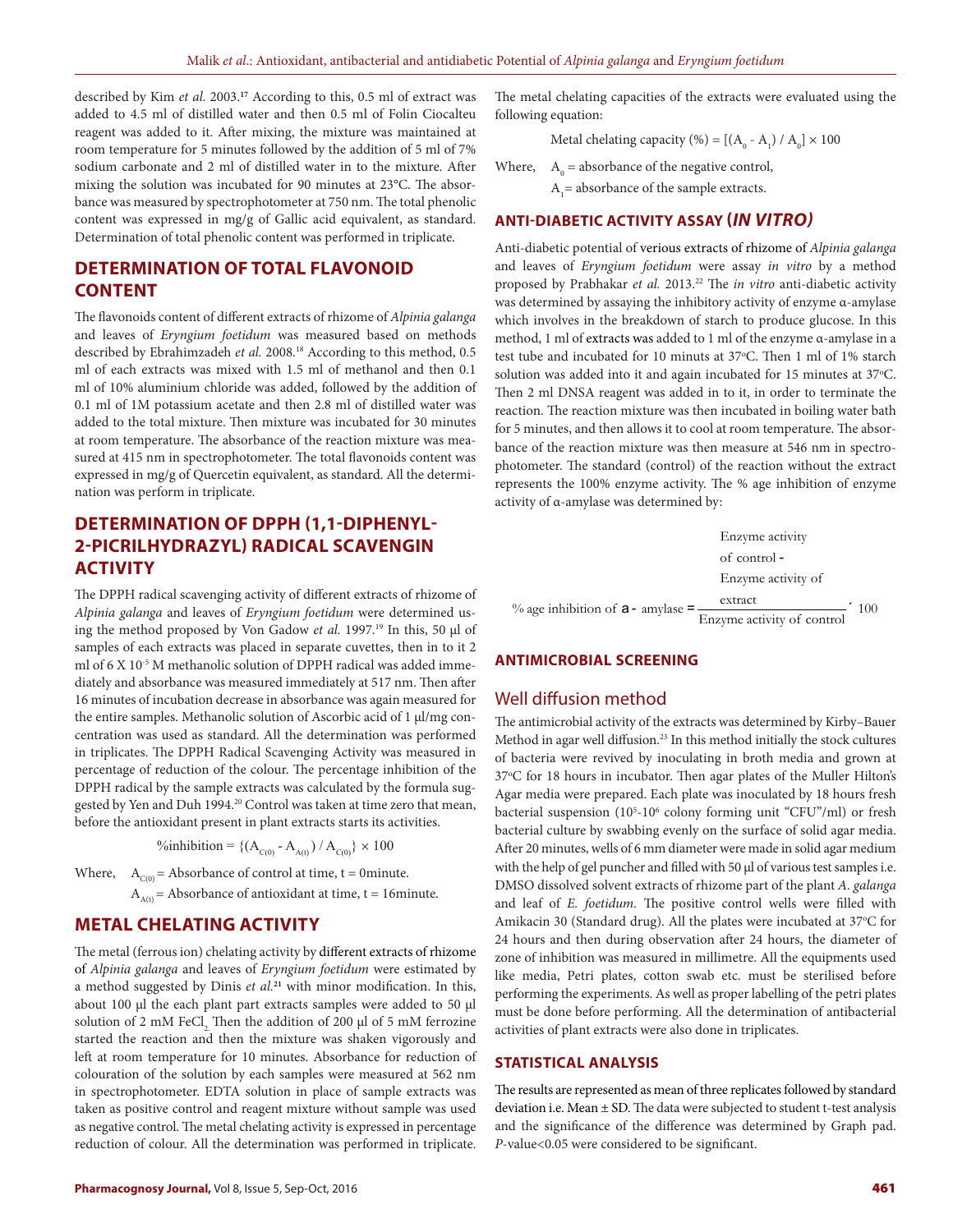| Table1: Antioxidant activity of various extracts of rhizome of Alpinia |
|------------------------------------------------------------------------|
| galanga and leaves of Eryngium foetidum is given below                 |

| <b>Tests</b>        | Solvent of |                  | <b>Antioxidant Present in Plant Species</b> |  |
|---------------------|------------|------------------|---------------------------------------------|--|
|                     | extracts   | Alpinia galanga  | <b>Eryngium foetidum</b>                    |  |
| Total               | Methanolic | $37.12 + 0.39$   | $50.23 + 0.89$                              |  |
| Phenolic            | Ethanolic  | $49.42 + 0.38$   | $55.34 + 0.43$                              |  |
| Content             | Aqueous    | $21.77 + 0.73$   | $21.74 \pm 0.57$                            |  |
| Total               | Methanolic | $51.76 \pm 1.28$ | $77.24 \pm 0.67$                            |  |
| Flavonoid           | Ethanolic  | $56.36 + 1.35$   | $85.02 + 1.57$                              |  |
| Content             | Aqueous    | $31.71 + 1.25$   | $35.58 + 1.67$                              |  |
| <b>DPPH</b> Radical | Methanolic | $34.64 + 0.62$   | $31.55 + 0.76$                              |  |
| Scavenging          | Ethanolic  | $37.32 + 0.14$   | $51.44 + 0.23$                              |  |
| Activity            | Aqueous    | $22.57 + 0.11$   | $18.85 \pm 0.33$                            |  |
| Meta                | Methanolic | $49.97 + 1.05$   | $45.15 + 1.02$                              |  |
| Chelating           | Ethanolic  | $44.70 \pm 0.96$ | $36.09 + 0.73$                              |  |
| Activity            | Aqueous    | $26.20 + 1.31$   | $16.20 \pm 0.51$                            |  |

#### **RESULTS AND DISCUSSION**

The different solvents extracts of *Alpinia galanga* and *Eryngium foetidum*  exhibited presence of all the phytochemicals tested and varying degree of antioxidants activity *in vitro.* Flavanoids, phenols, saponins, tannins, anthocyanines, sterols, triterpenoids and anthraquinones were found to be the most common phytochemicals in both the plants. These findings suggest that these plants could be a promising source of bioactive compounds having therapeutic potentials.

Both the plants showed comparable phytochemicals, antioxidant, antibacterial and antidiabetic potential (Tables 1-3).

These results indicate that these plant extracts could be a potential source of natural antioxidants as well as they have promising antidiabetic and antibacterial potentials.

**Table 2: Anti-diabetic activity of various extracts of rhizome of** *Alpinia galanga* **and leaves of** *Eryngium foetidum* **with percentage of enzyme α-amylase inhibition activity is given below**

| <b>Test</b>       | Solvent of | Percentage inhibition of a-amylase |                          |  |
|-------------------|------------|------------------------------------|--------------------------|--|
| <b>Performed</b>  | extracts   | Alpinia galanga                    | <b>Eryngium foetidum</b> |  |
| $\alpha$ -amylase | Methanolic | $71.27 \pm 0.54$                   | $46.02 \pm 0.55$         |  |
| inhibition        | Ethanolic  | $54.44 \pm 0.83$                   | $52.20 \pm 0.76$         |  |
| activity          | Aqueous    | $41.73 \pm 0.63$                   | $30.12 \pm 0.67$         |  |

Values represent mean ±SD of triplicate, \*Significant at *p*<0.05.

Values represent mean ±SD of triplicate, \*Significant at *p*<0.05.

#### **Table 3: Antibacterial activity various extracts of rhizome of** *Alpinia galanga* **and leaves of** *Eryngium foetidum* **with diameter of zone of inhibition in millimetre**

|                         | Zone of inhibition (mm)<br>by Amikacin30<br>(Positive Control) | <b>Solvent of extracts</b> | Diameter of zone of inhibition (in mm) |                          |
|-------------------------|----------------------------------------------------------------|----------------------------|----------------------------------------|--------------------------|
| <b>Bacterial Strain</b> |                                                                |                            | Alpinia galanga                        | <b>Eryngium foetidum</b> |
| <b>Bacillus</b> flexus  | $33.50 \pm 3.54$                                               | Methanolic                 | $12.1 \pm 0.53$                        | $12.9 \pm 0.42$          |
|                         |                                                                | Ethanolic                  | $13.5 \pm 0.35$                        | $12.0 \pm 0.80$          |
|                         |                                                                | Aqueous                    | $10.5 \pm 0.71$                        | $13.0 \pm 1.32$          |
| Bacillus subtilis       | $26.00 \pm 2.83$                                               | Methanolic                 | $11.0 \pm 0.56$                        | $13.0 \pm 0.35$          |
|                         |                                                                | Ethanolic                  | $12.5 \pm 0.35$                        | $8.0 \pm 1.0$            |
|                         |                                                                | Aqueous                    | $8.0 \pm 1.41$                         | $12.0 \pm 1.8$           |
| Bacillus megaterium     | $22.50 \pm 2.12$                                               | Methanolic                 | $15.05 + 0.62$                         | $13.06 \pm 0.54$         |
|                         |                                                                | Ethanolic                  | $12.5 \pm 0.35$                        | $17.0 \pm 0.50$          |
|                         |                                                                | Aqueous                    | $4.0 \pm 1.41$                         | $7.0 \pm 1.00$           |
| Pseudomonas oleovorans  | $21.5 \pm 0.71$                                                | Methanolic                 | $14.06 \pm 0.43$                       | $12.0 \pm 1.0$           |
|                         |                                                                | Ethanolic                  | $8.5 \pm 0.71$                         | $9.0 \pm 1.3$            |
|                         |                                                                | Aqueous                    | --------                               | ---------                |
| Klebsiella pneumoniae   | $29.5 \pm 0.71$                                                | Methanolic                 |                                        |                          |
|                         |                                                                | Ethanolic                  | $8.0 \pm 1.41$                         | $7.0 \pm 0.5$            |
|                         |                                                                | Aqueous                    | --------                               | ---------                |
| Salmonella enterica     | $27.0 + 1.41$                                                  | Methanolic                 | $13.0 \pm 0.05$                        | --------                 |
|                         |                                                                | Ethanolic                  | $13.5 \pm 1.12$                        | $13.0 \pm 1.1$           |
|                         |                                                                | Aqueous                    | $11.5 \pm 4.24$                        | $15.0 \pm 0.5$           |
| Staphylococcus aureus   | $27.0 \pm 4.24$                                                | Methanolic                 | $12.03 \pm 1.30$                       | $14.0 \pm 0.7$           |
|                         |                                                                | Ethanolic                  | $11.0 \pm 0.71$                        | $10.0 \pm 1.0$           |
|                         |                                                                | Aqueous                    | $9.05 \pm 0.71$                        | ----------               |
| Escherichia coli        | $23.0 \pm 1.41$                                                | Methanolic                 | $4.08 \pm 1.40$                        | $5.06 \pm 1.27$          |
|                         |                                                                | Ethanolic                  | $7.04 \pm 1.10$                        | $4.56 \pm 1.04$          |
|                         |                                                                | Aqueous                    | -------                                | --------                 |

Values represent mean ±SD of triplicate. \*Significant at *p*<0.05.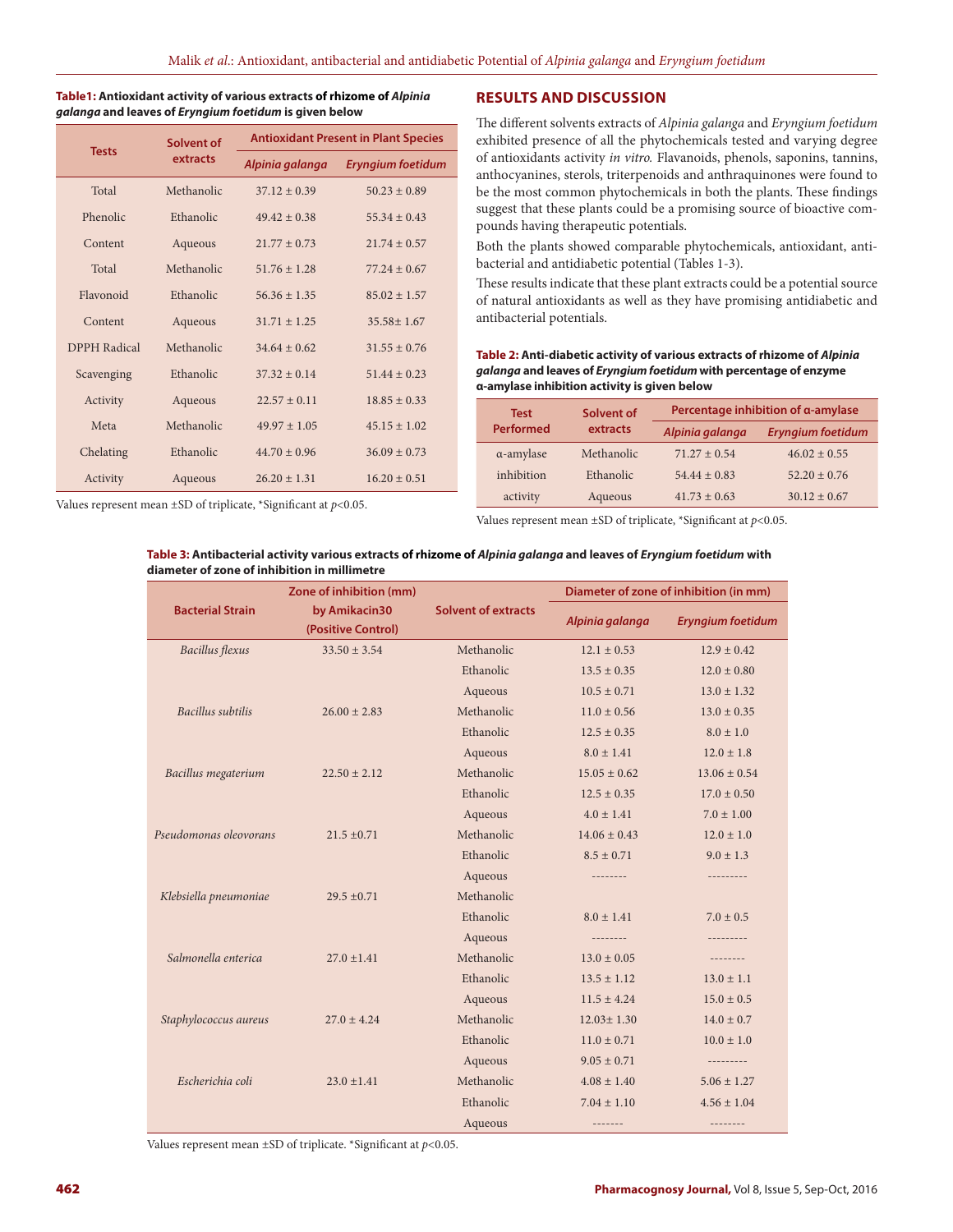## **CONCLUSION**

Results of present study showed that the plant extracts have strong antioxidant, antidiabetic and antibacterial activities. The highest scavenging activity was seen in *E. foetidum* ethanolic extract, highest alpha amylase enzyme inhibition in *A. galanga* methanolic extract. *E. foetidum* contained higher flavonoids as well as phenolics contents than *galanga*. The highest was seen in ethanolic *E. foetidum* and lowest in *A. galanga* aqueous. But in terms of metal chelating activity, *A. galanga* extracts showed more than *E. foetidum.* The ethanolic extract of *galanga* was also advantageous as an antioxidant in food due to its mild odour compared with the essential oil. This knowledge of the phytochemical constituents of these plants would be valuable in future in order to discover the herbal folkloric remedies in low cost and high efficacy. Further studies are required to isolate active compounds of these extracts to elucidate medicinal potential of individual active ingredients which may give a promising drug molecule to be served for managing oxidative stress and related disorders. This will help to develop new, effective, safe and affordable herbal medicine for the treatment of diabetics and other oxidative stress related disorders.

## **ACKNOWLEDGEMENT**

The authors are grateful to Lovely School of Biotechnology and Bioscience for providing the facilities for this research work.

#### **CONFLICT OF INTEREST**

None.

### **ABBREVIATION USED**

**CFU:** Colony Forming Unit; **MTCC:** Microbial Type Culture Collection.

#### **REFERENCES**

- 1. Yumnam JY and Tripathi OP. Traditional knowledge of eating raw plants by the *Meitei* of Manipur as medicine/ nutrient supplement in their diet. Indian Journal of Traditional Knowledge*.* 2012;11(1):45-50.
- 2. Ames BN. Dietary carcinogens and anticarcinogens-oxygen radicals and degenerative diseases. Science.1983;221(4617):1256-64.
- 3. Horton JW. Free radicals and lipid peroxidation mediated injury in burn trauma: the role of antioxidant therapy. Journal of Toxicology*.* 2003;189:75-88.
- 4. Chudiwal AK, Jain DP, Somani RS. Alpinia galangal Willd.–An overview on phyto-pharmacological properties. Indian Journal of Natural Products and Resources. 2010;1(2):143-149.
- 5. Jaju SB, Indurwade NH, Sakarkar DM, Fuloria NK, MDA, Das S and Basu SP. Galangoflavonoid Isolated from Rhizome of *Alpinia galanga* (L) Sw (Zingiberaceae). Tropical Journal of Pharmaceutical Research. 2009;8(6):545.
- 6. Singh YR and Kalita JC. Effects of Methanolic Extract of *Alpinia galanga* from

Manipur (India) on Utrerus of Ovariectomised C3H Albino Mice. International Research Journal of Pharmacy. 2012;3(5):423-7.

- 7. Srividya AR, Dhanabal SP, Misra VK and Suja G. Antioxidant and Antimicrobial Activity of *Alpinia officinarum*. Indian Journal Pharmaceutical Sciences. 2010;72 (1):145-8.
- 8. Srividya AR, Dhanabal SP, Satish kumar MN, Parth Kumar H and Bavadia. Antioxidant and antidiabetic activity of *Alpinia galangal*. International Journal of Pharmacognosy and Phytochemical Ressearch. 2010;3(1):6-12.
- 9. Bhavana GP, Chandrika R and Saraswathi KJ. Quantitative determination of secondary compounds in populations of *Eryngium foetidum* L. from India. International Journal of Current Science. 2013;9:24-8.
- 10. Mohammad Amin Shavandi, Zahra Haddadian and Mohd Halim Shah Ismail. *Eryngium foetidum* L. *Coriandrum sativum* and *Persicaria ordorata* L: A Review. Journal of Asian Scientific Research. 2012;2(8):410-426.
- 11. Wong W. Some folk medicinal plants from Trinidad. *Economic Botany*. 1976;30:104-42.
- 12. Min BR, Pinchak WE, Merkel R, Walker S, Tomita G and Anderson RC. Comparative antimicrobial activity of tannin extract from perennial plants on mastitis pathogens. Scientific Research and Essay. 2008;3(2):066-073.
- 13. Daniel Modnicki and Maciej Balcerek. Estimation of total polyphenols contents in *Ocimum basilicum* L., *Orgianum vulgare* L. and *Thymus vulgaris* L. commercial samples. Herba Polinica Journal. 2009;55(1):35-42.
- 14. Mekhora C, Muangnoi1 C, Pimjai C, Saovaros S, Kaimuk C and Siriporn T. *Eryngium foetidum* Suppresses Inflammatory Mediators Produced by Macrophages. Asian Pacific Journal of Cancer Prevention. 2012;13:121-7.
- 15. Fatope AO, Ibrahim H and Takeda Y. Screening of higher plants reputed as pesticides using brine shrimp lethality bioassay. International Journal of Pharmacognosy. 1993;31(4):250-6.
- 16. Ayoola GA, Coker HAB, Adesegun SA, Adepoju-Bello AA, Obaweya K, Ezennia EC and Atangbayila TO. Phytochemical Screening and Anti-oxidant Activities of some selected Medicinal Plants used for Malaria Therapy in South-Western Nigeria. Tropical Journal of Pharmaceutical Research. 2008;7(3):1019-24.
- 17. Kim DO, Jeong SW and Lee CY. Antioxidant capacity of phenolic phytochemicals from various cultivars of plums. Food Chemistry. 2003;81(3):321-326.
- 18. Ebrahimzadeh MA, Pourmorad F and Bekhradnia AR. Iron chelating activity, phenol and flavonoid content of some medicinal plants from Iran. African Journal of Biotechnology. 2008;7(18):3188-92.
- 19. Von Gadow A, Joubert E and Hansmann CF. Comparison of antioxidant activity of aspalathin with that of other plant phenols of Rooibosed tea (Aspalathon linearis), a tocopherol, BHT, and BHA. Journal of Agricultural and Food Chemistry. 1997;45(3):632-8.
- 20. Yen GC and Duh PD. Scavenging effect of methanolic extracts of peanut hulls on free-radical and active oxygen species. Journal of Agricultural and Food Chemistry. 1994;42(3):629-32.
- 21. Dinis TCP, Madeira VMC and Almeida LM. Action of phenolic derivatives (acetoaminophen, salycilate and 5-aminosalycilate) as inhibitors of membrane lipid peroxidation and as peroxyl radical scavengers. Archives of Biochemistry and Biophysics. 1994;315(1):161-9.
- 22. Prabhakar VK, Jaidka A and Singh R. *In vitro* study on alpha amylase inhibitory activity and phytochemical screening of few Indian medicinal plant having antidiabetic properties. International Journal of Scientific and Research Publications. 2013;3(8):2250-3153.
- 23. Kirby MDK, Bauer RW, Sherris JC and Turck M. Antibiotic Susceptibility Testing by Standard Single Disc Diffusion Method. American Journal of Clinical Pathology. 1996;45:493-6.